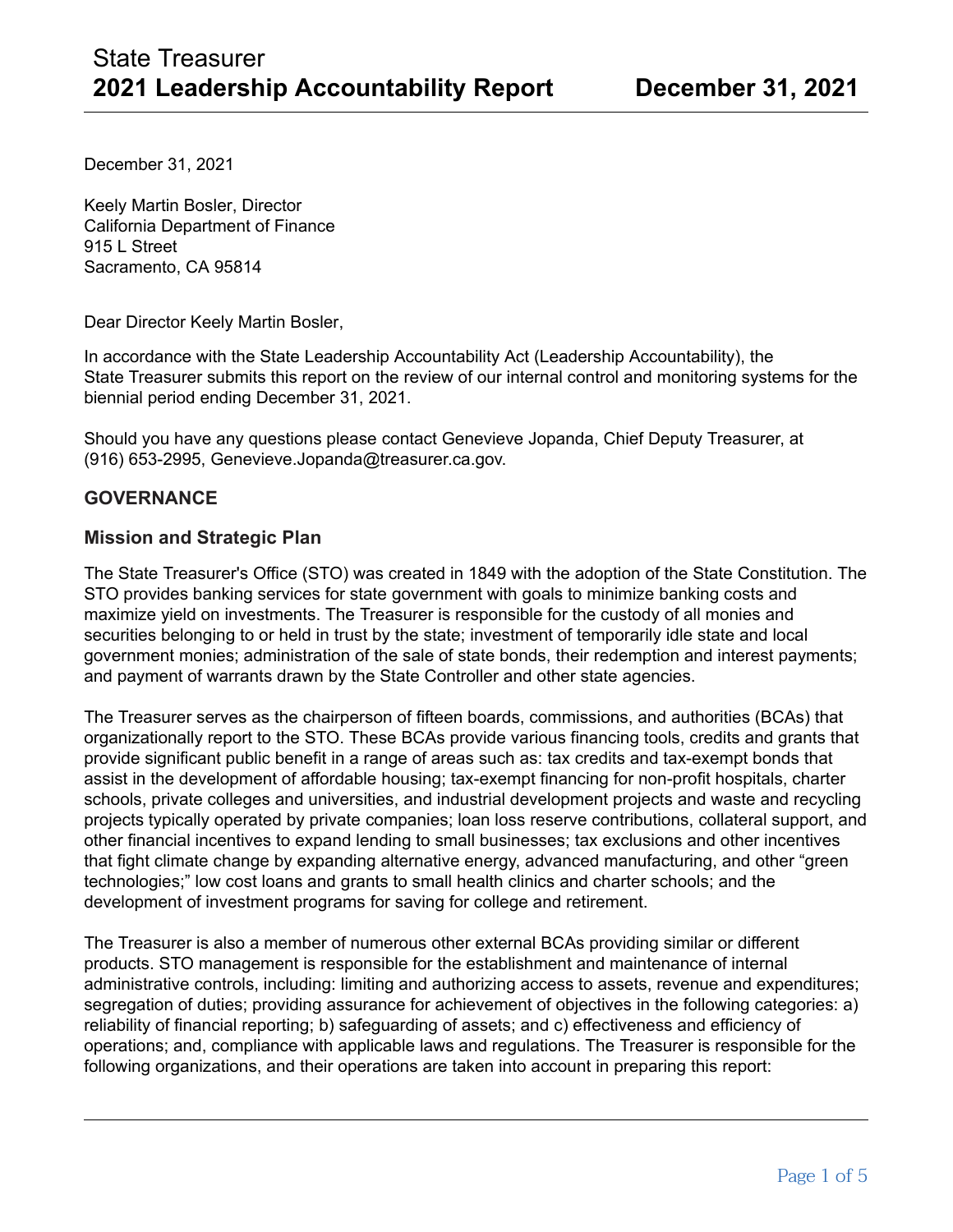| <b>Business</b><br><b>Unit Number</b> | <b>Entity Name</b>                                                  |
|---------------------------------------|---------------------------------------------------------------------|
| 0954                                  | Scholarshare Investment Board (SIB)                                 |
| 0956                                  | California Debt and Investment Advisory Commission (CDIAC)          |
| 0959                                  | California Debt Limit Allocation Committee (CDLAC)                  |
| 0964                                  | California Transportation Financing Authority (CTFA)                |
| 0965                                  | California Industrial Development Financing Advisory Commission     |
| (CIDFAC)                              |                                                                     |
| 0968                                  | California Tax Credit Allocation Committee (CTCAC)                  |
| 0971                                  | California Alternative Energy and Advanced Transportation Financing |
| Authority (CAEATFA)                   |                                                                     |
| 0974                                  | California Pollution Control Financing Authority (CPCFA)            |
| 0977                                  | California Health Facilities Financing Authority (CHFFA)            |
| 0983                                  | California Urban Waterfront Area Restoration Financing Authority    |
| (CUWARFA)                             |                                                                     |
| 0984                                  | California Secure Choice Retirement Savings Investment Board        |
| (CalSavers)                           |                                                                     |
| 0985                                  | California School Finance Authority (CSFA)                          |
| 0989                                  | California Educational Facilities Authority (CEFA)                  |
| 0981                                  | California Achieving a Better Life Experience Act Board (CalABLE)   |
| ******                                | California Healthy Food Financing Initiative Council (CHFFIC)*      |

\*The California Healthy Food Financing Initiative Council is an initiative and was never officially established as a BCA; it has no funding source and no authorized positions. We do not provide any financial reporting for this initiative.

# **Control Environment**

The Chief of Staff (COS) and Deputy State Treasurers provide management and oversight of their direct reports in their perspective Operating Divisions and BCAs.

The COS and Deputy Treasurers oversee programs and business functions to assess vulnerabilities. In addition, the Strategic Plans of the STO Divisions and BCAs identify risk and vulnerabilities. Significant vulnerabilities are elevated to the Chief of Staff (COS) for evaluation. A determination is made to mitigate, monitor, or accept the risk and/or vulnerability.

The Treasurer holds weekly Executive staff meetings, weekly Deputy Treasurer meetings, and monthly Division and BCA Leadership meetings. Deputy Treasurers hold weekly meetings with their BCAs and Divisions. Topics at these meeting include discussion of current and potential internal control issues that need to be addressed. These meetings enable Executive and Senior management to discuss issues that they have been made aware of and what steps are needed to mitigate the issues. The management team is encouraged to share experiences to further assist each other in addressing the issues that may arise. In addition, staff is continuously monitoring STO programs for issues, and corrective actions are taken to address any that arise.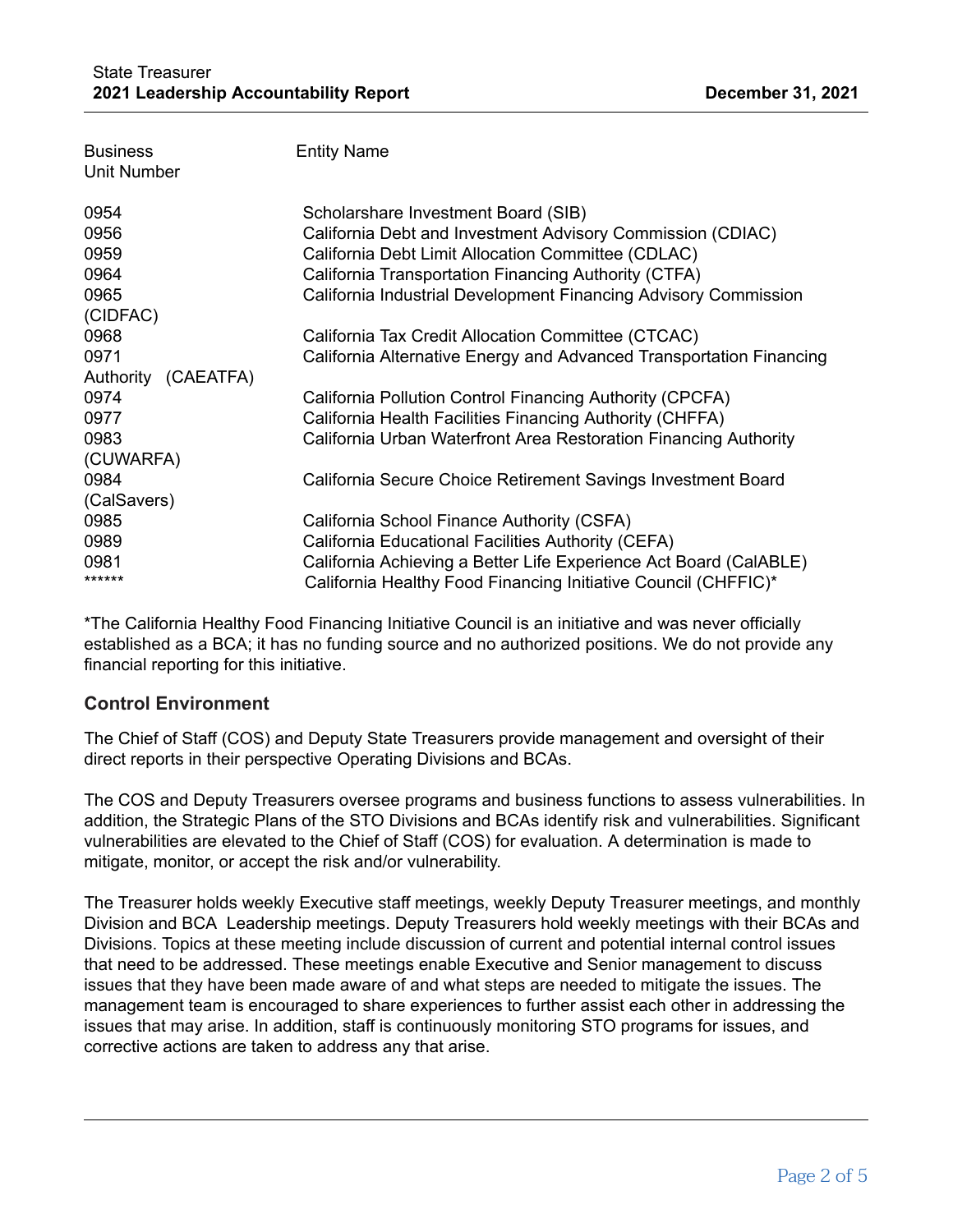### **Information and Communication**

The STO has various avenues to allow for upward and downward communication:

Weekly Executive Office meetings provide a high level snapshot summary of previous week and week ahead. This also allows reporting of updates from BCAs and Divisions to the EO via the Deputy Treasurers for communication to be delivered to and from the Executive Office.

Weekly Deputy Treasurers meetings include the Treasurer, COS, and Deputy Treasurers discuss high level sensitive matters. The meeting also allows to strategize and execute around Vision, Mission, and Goals and top priorities of the Treasurer.

Monthly meetings with all Operating Division and BCA Leadership allows for Leadership to interface for knowledge sharing, thought partnership, and collaboration. This allows Leadership to communicate Executive Office directives to staff as well as elevate ideas and issues that require the Executive Team's attention.

Additionally, Deputy Treasurers hold weekly meetings with their BCAs and Divisions. Topics at these meetings include discussion of current and potential internal control issues that need to be addressed. These meetings enable Executive and Senior management to discuss issues that they have been made aware of and what steps are needed to mitigate the issues. The management team is encouraged to share experiences to further assist each other in addressing the issues that may arise.

Standard operating procedures are listed in the STO intranet via the Department Administrative Manual and State Administrative Manual for staff to access. Any new updates are distributed via agency-wide communication with personal follow-up by supervisors and managers. The current administration holds agency wide web based meetings from the Treasurer for updates on important and/or urgent information.

The STO has many ways it communicates externally:

Monthly newsletters provide updates from the Treasurer and the STO.

Year end highlights provide milestones and accomplishments of the STO and its programs for that year.

External Affairs and Constituent Affairs teams serves as a platform to distribute agency communication to external stakeholders and constituents.

Communication to local, state, and federal elected officials on programs and projects implemented in their perspective districts.

Web based seminars promoting and educating public on STO related programs and initiatives.

#### **MONITORING**

The information included here discusses the entity-wide, continuous process to ensure internal control systems are working as intended. The role of the executive monitoring sponsor includes facilitating and verifying that the State Treasurer monitoring practices are implemented and functioning. The responsibilities as the executive monitoring sponsor(s) have been given to: Genevieve Jopanda, Chief Deputy Treasurer.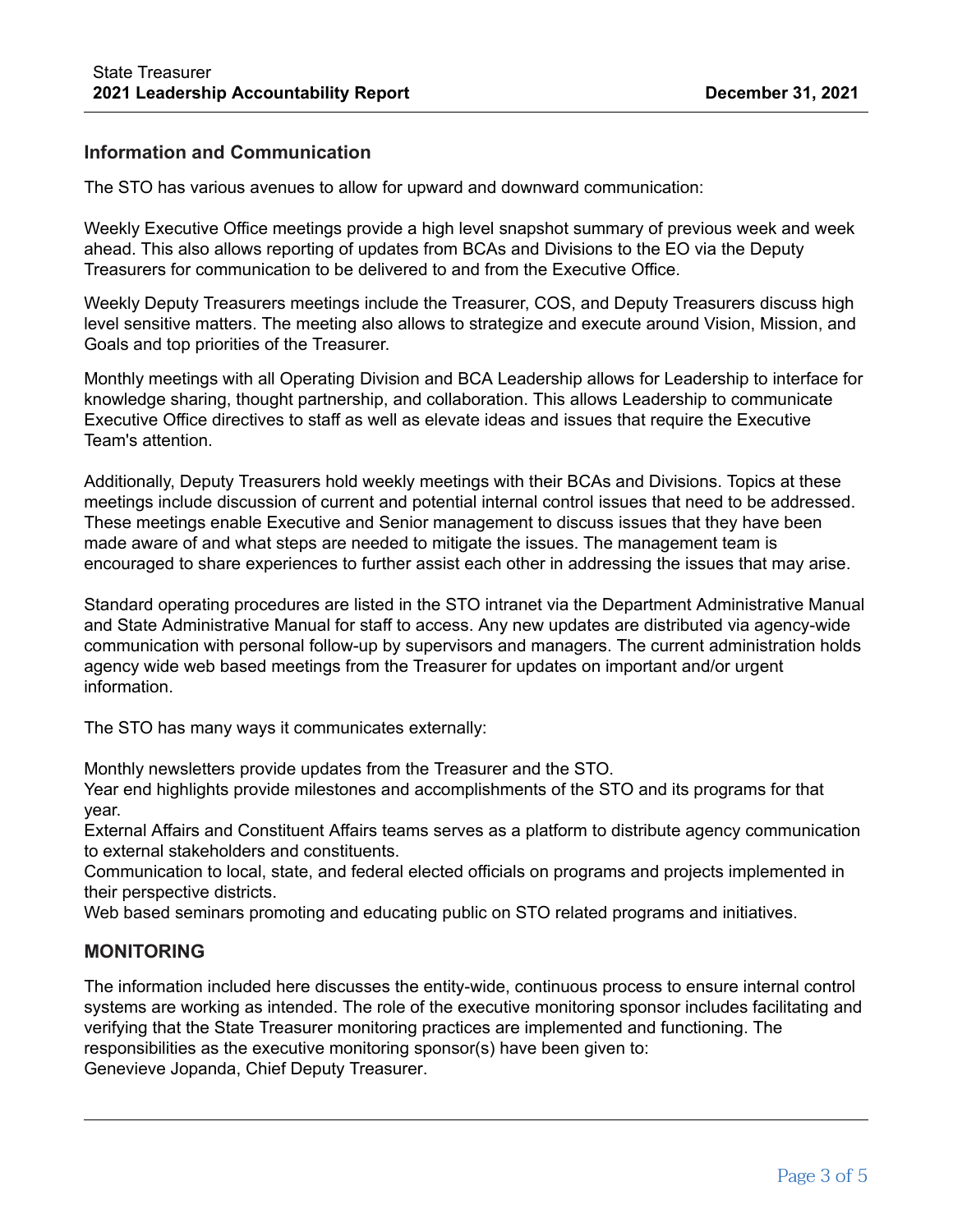The STO has many external and internal oversight program activities that are used to identify, assess, and manage risks. Some activities include:

- Development of Strategic Plans that track and monitor risk. (Current strategic plan is in development)
- Audits of bond and other programs by independent auditors.
- Audits of the BCAs.
- Performance Reports by various BCAs.
- Deputy Treasurers meeting weekly with BCAs.
- Monthly Leadership meetings of the BCAs and Divisions.
- Audits by the Bureau of State Audits.
- Reviews of bond debt prior to issuance of bonds.

# **RISK ASSESSMENT PROCESS**

The following personnel were involved in the State Treasurer risk assessment process: executive management, middle management, front line management, and staff.

The following methods were used to identify risks: brainstorming meetings, ongoing monitoring activities, audit/review results, other/prior risk assessments, external stakeholders, questionnaires, consideration of potential fraud, performance metrics, and other.

The following criteria were used to rank risks: likelihood of occurrence, potential impact to mission/ goals/objectives, timing of potential event, potential impact of remediation efforts, tolerance level for the type of risk, and other.

In preparation for the 2021 SLAA report, Executive Sponsor met STO Executive Leadership. All BCA Executive Directors and Division Directors provided a memo of their risk concerns and the ongoing steps they were taking to track and mitigate risks. A meeting session followed wherein common themes were identified within the memos, which allowed STO to narrow the focus on the most salient risks within the organization.

The STO also has established a Risk & Governance Council (RGC). Members of the RGC include the COS, Deputy Treasurers, Chief Counsel, Chief of Administration, and Chief Information Officer. The RGC is charged with the responsibility for evaluating risks to determine appropriate resources to achieve solutions and propose corrective measures. The RGC will ensure that all programs run by the STO are performing in accordance with State and Federal rules and obligations and in accordance with the requirements of the State Treasurer. This includes coordinating the preparation of reports to the Department of Finance regarding the State Leadership Accountability Act (SLAA). The RGC will make recommendations to the Treasurer, who will make the final determination.

# **RISKS AND CONTROLS**

#### **Risk: CYBER SECURITY**

The STO business faces complex cyber security risks to its network and applications that provide critical business operation in support for local government and state financial services.